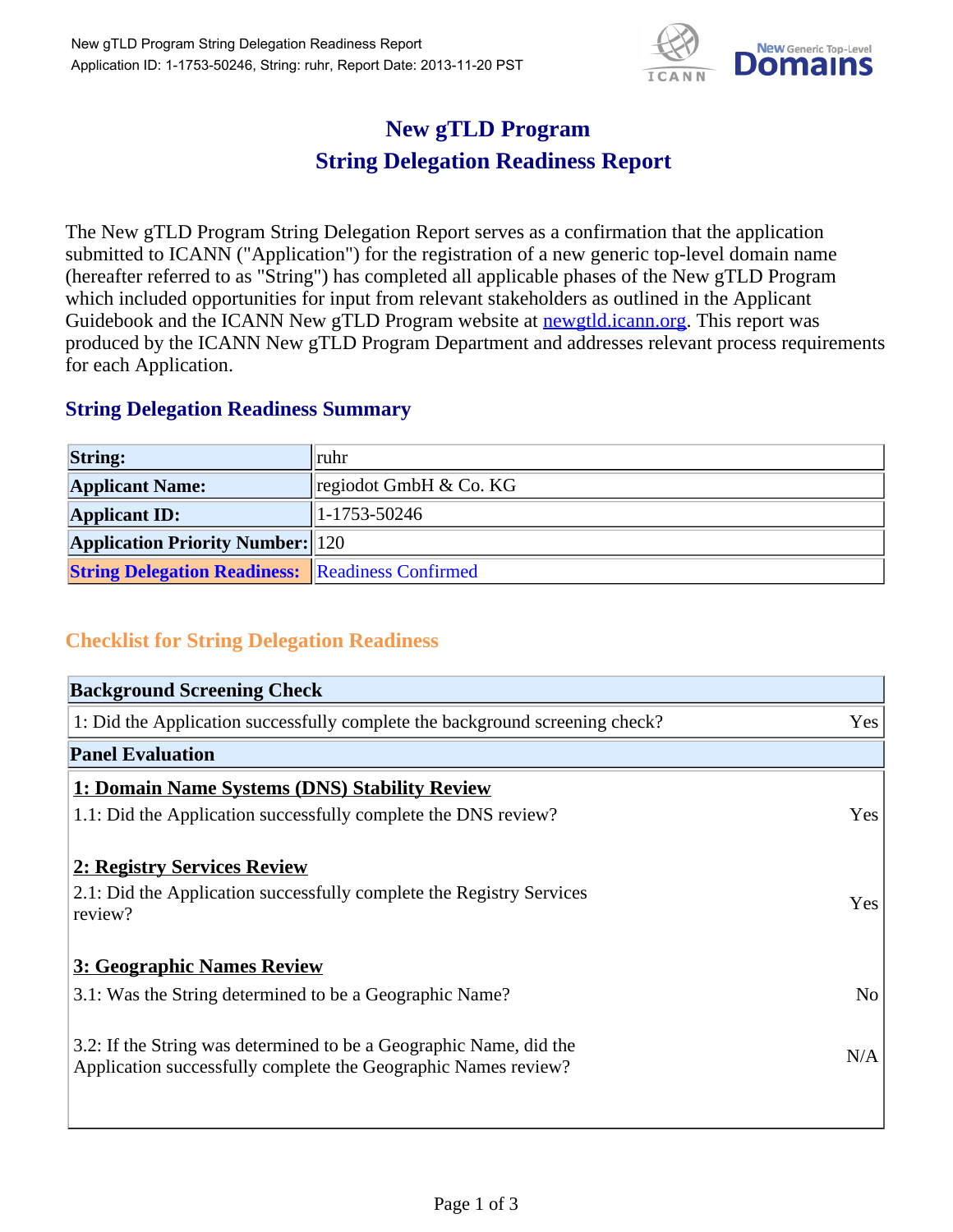

| <b>4: Financial Review</b><br>4.1: Did the Application successfully complete the Financial Capability<br>review?                                                                                                                                                                                                                                             | Yes |
|--------------------------------------------------------------------------------------------------------------------------------------------------------------------------------------------------------------------------------------------------------------------------------------------------------------------------------------------------------------|-----|
| <b>5: Technical Review</b><br>5.1: Did the Application successfully complete the Technical and<br><b>Operation Capability review?</b>                                                                                                                                                                                                                        | Yes |
| <b>6: String Similarity Review</b><br>6.1: Was the Application determined to not be confusingly similar to other<br>applied for strings, including through String Confusion Objections?                                                                                                                                                                      | Yes |
| 6.2: If the Application was determined to be confusingly similar to other<br>applied for strings, including through String Confusion Objections, did the<br>Application prevail in the string contention resolution process (CPE,<br>Auction, and/or Self-Resolution of String Contention via<br>withdrawal/termination of all other members in contention)? | N/A |

| <b>Public Comment Period</b>                                                                                                                                                                   |                |
|------------------------------------------------------------------------------------------------------------------------------------------------------------------------------------------------|----------------|
| 1: Was the public provided an opportunity to submit comments on the Application?                                                                                                               | Yes            |
| 2: Were comments for the Application considered by evaluation panels?                                                                                                                          | Yes            |
| <b>Objection Process</b>                                                                                                                                                                       |                |
| 1: Were objections filed against the Application?                                                                                                                                              | <b>No</b>      |
| 2: If objections were filed against the Application, did Applicant prevail in the dispute<br>resolution proceedings for all Legal Rights, Limited Public Interest and Community<br>Objections? | N/A            |
| <b>Governmental Advisory Committee (GAC) Advice</b>                                                                                                                                            |                |
| 1: Did the GAC have an opportunity to provide advice for the Application?                                                                                                                      | Yes            |
| 2: Did the GAC provide consensus GAC advice that the String should not be approved by<br>the ICANN Board?                                                                                      | N <sub>o</sub> |
| 3: If the GAC provided consensus GAC advice to the ICANN Board, did the ICANN Board<br>(or New gTLD Program Committee) accept the GAC advice?                                                  | N/A            |
| <b>Accountability Mechanisms</b>                                                                                                                                                               |                |
| 1: Was the Application the subject of a complaint or review through one of ICANN's<br>accountability mechanisms (Reconsideration or Independent Review)?                                       | N <sub>0</sub> |
| 1.1: If yes, did the BGC, ICANN Board or New gTLD Program Committee determine that<br>the Application should not proceed to contracting?                                                       | N/A            |